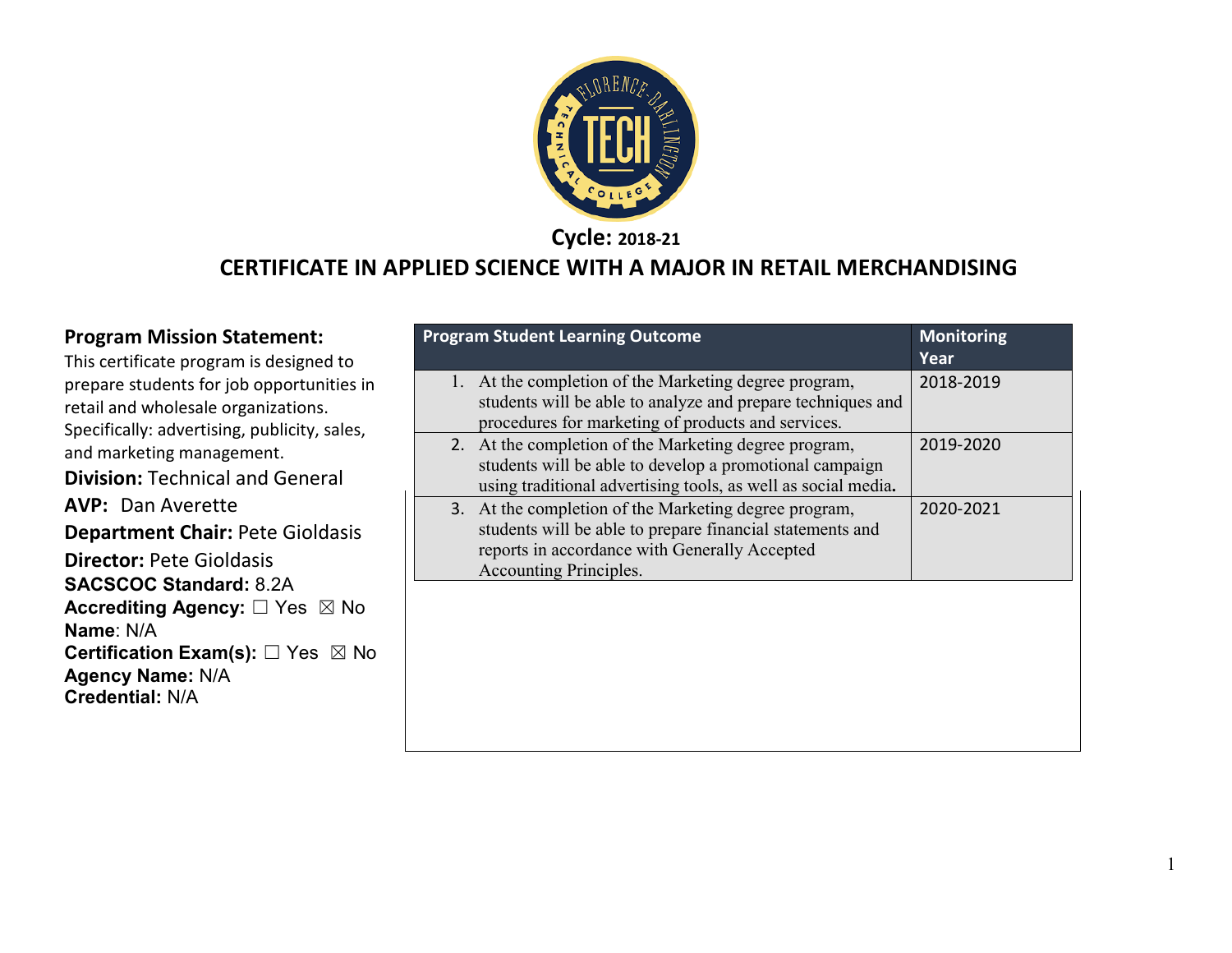# **STUDENT LEARNING OUTCOMES FOR CAS.MKTR– 2018-2019**

| A. Program<br><b>Student Learning</b><br><b>Outcomes</b>                                                                                                                               | <b>B.</b> What<br>courses<br>are<br><b>PSLOs</b><br>Assessed.                     | C. Methods for<br><b>Outcomes</b><br><b>Assessment</b>                                                            | <b>D. Expected Level</b><br>of Program<br><b>Performance</b>                                                                                                                   | <b>E. Data Collection F. Results</b>                                                          |                                                                                                                                                                                                                                                      | <b>G. Plan For Improvement</b>                                                                                                                                                                                                               |
|----------------------------------------------------------------------------------------------------------------------------------------------------------------------------------------|-----------------------------------------------------------------------------------|-------------------------------------------------------------------------------------------------------------------|--------------------------------------------------------------------------------------------------------------------------------------------------------------------------------|-----------------------------------------------------------------------------------------------|------------------------------------------------------------------------------------------------------------------------------------------------------------------------------------------------------------------------------------------------------|----------------------------------------------------------------------------------------------------------------------------------------------------------------------------------------------------------------------------------------------|
| What should the<br>graduates of your<br>program be able to<br>do?                                                                                                                      | Where do<br>you see<br>evidence<br>that the<br>student can<br>do these<br>things? | How does your<br>program evaluate<br>student/graduate<br>skills/abilities?                                        | What is the expected<br>level of student<br>performance for the<br>program?                                                                                                    | When will you collect<br>the data needed to<br>evaluate the<br>performance of the<br>program? | What are the<br>results of the<br>evaluation?<br>NOTE: include<br>student ratio with<br>all results.                                                                                                                                                 | How will you use this information<br>to improve the program?                                                                                                                                                                                 |
| At the completion of<br>the Marketing degree<br>program, students will<br>be able to analyze and<br>prepare techniques<br>and procedures for<br>marketing of products<br>and services. | MKT 101 -<br>Marketing                                                            | Comprehensive<br>Marketing Paper-<br>Demonstrating<br>procedures for<br>marketing of<br>products and<br>services. | 70% of the students<br>will make 70% or<br>higher on a<br>comprehensive<br><b>Marketing Paper</b><br>demonstrating<br>procedures for<br>marketing of products<br>and services. | <b>Fall 2018</b>                                                                              | 100% of the<br>students (19 out of<br>19) achieved 70%<br>or higher on the<br>Comprehensive<br>Marketing Paper.<br>The lowest score<br>for this artifact<br>was 70% and the<br>highest was 100%.<br>The cohort<br>average for this<br>event was 87%. | The expected level of learning was<br>met.<br>Plan for continuous improvement:<br>Have students turn in their paper<br>topic early.<br>Submit an outline of their papers.<br>Turn in their work by an early due<br>date to receive feedback. |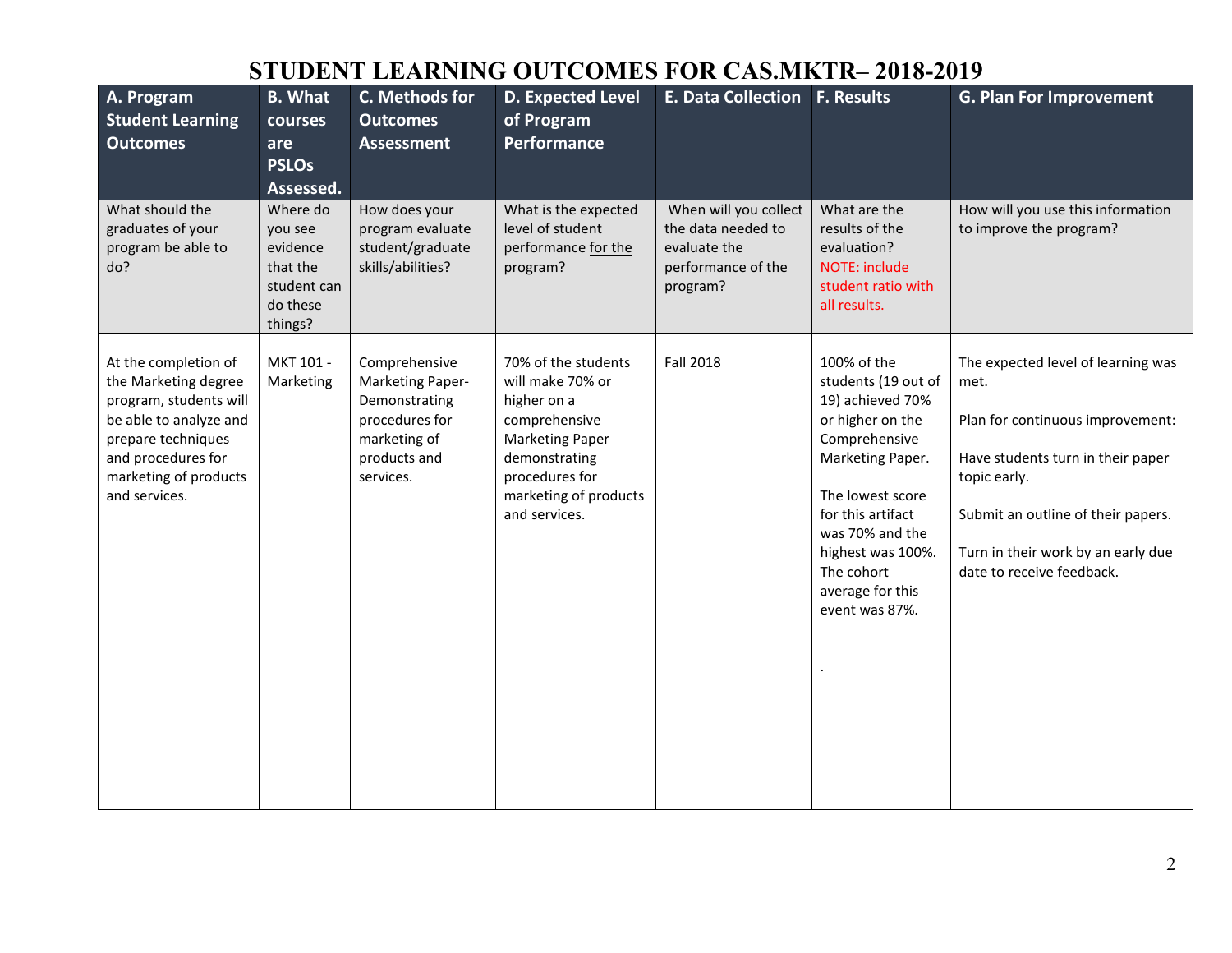|                                                                                                                                                                                               |                                                                                   |                                                                                                                                           | 9 I UDEN I  LEANNING OU I COMES FOR CAS.MRTR= 2017-2020                              |                                                                                               |                                                                                                                                                                                                                                                               |                                                                                                                                                                                                                                              |
|-----------------------------------------------------------------------------------------------------------------------------------------------------------------------------------------------|-----------------------------------------------------------------------------------|-------------------------------------------------------------------------------------------------------------------------------------------|--------------------------------------------------------------------------------------|-----------------------------------------------------------------------------------------------|---------------------------------------------------------------------------------------------------------------------------------------------------------------------------------------------------------------------------------------------------------------|----------------------------------------------------------------------------------------------------------------------------------------------------------------------------------------------------------------------------------------------|
| A. Program<br><b>Student Learning</b><br><b>Outcomes</b>                                                                                                                                      | <b>B.</b> What<br>courses<br>are<br><b>PSLOs</b><br>Assessed.                     | C. Methods for<br><b>Outcomes</b><br><b>Assessment</b>                                                                                    | D. Expected Level<br>of Program<br>Performance                                       | <b>E. Data Collection</b>                                                                     | <b>F. Results</b>                                                                                                                                                                                                                                             | <b>G. Plan For Improvement</b>                                                                                                                                                                                                               |
| What should the<br>graduates of your<br>program be able to<br>do?                                                                                                                             | Where do<br>you see<br>evidence<br>that the<br>student can<br>do these<br>things? | How does your<br>program evaluate<br>student/graduate<br>skills/abilities?                                                                | What is the expected<br>level of student<br>performance for the<br>program?          | When will you collect<br>the data needed to<br>evaluate the<br>performance of the<br>program? | What are the<br>results of the<br>evaluation?<br><b>NOTE: include</b><br>student ratio with<br>all results.                                                                                                                                                   | How will you use this information<br>to improve the program?                                                                                                                                                                                 |
| At the completion of<br>the Marketing degree<br>program, students will<br>be able to develop a<br>promotional campaign<br>using traditional<br>advertising tools, as<br>well as social media. | MKT 240 -<br>Advertising                                                          | Campaign/Project-<br>demonstrating a<br>promotional<br>campaign using<br>traditional<br>advertising tools, as<br>well as social<br>media. | 71% of the students<br>will achieve a grade of<br>70% or on the<br>Campaign/Project. | Spring 2020                                                                                   | 91% of the<br>students (21 out of<br>23) assessed<br>achieved a grade<br>of 70% or higher<br>on the<br>Campaign/Project.<br>The lowest score<br>for this artifact<br>was 0% and the<br>highest was 100%.<br>The cohort<br>average for this<br>event was 88.5% | The expected level of learning was<br>met.<br>Plan for continuous improvement:<br>Have students turn in their paper<br>topic early.<br>Submit an outline of their papers.<br>Turn in their work by an early due<br>date to receive feedback. |

# **STUDENT LEARNING OUTCOMES FOR CAS.MKTR– 2019-2020**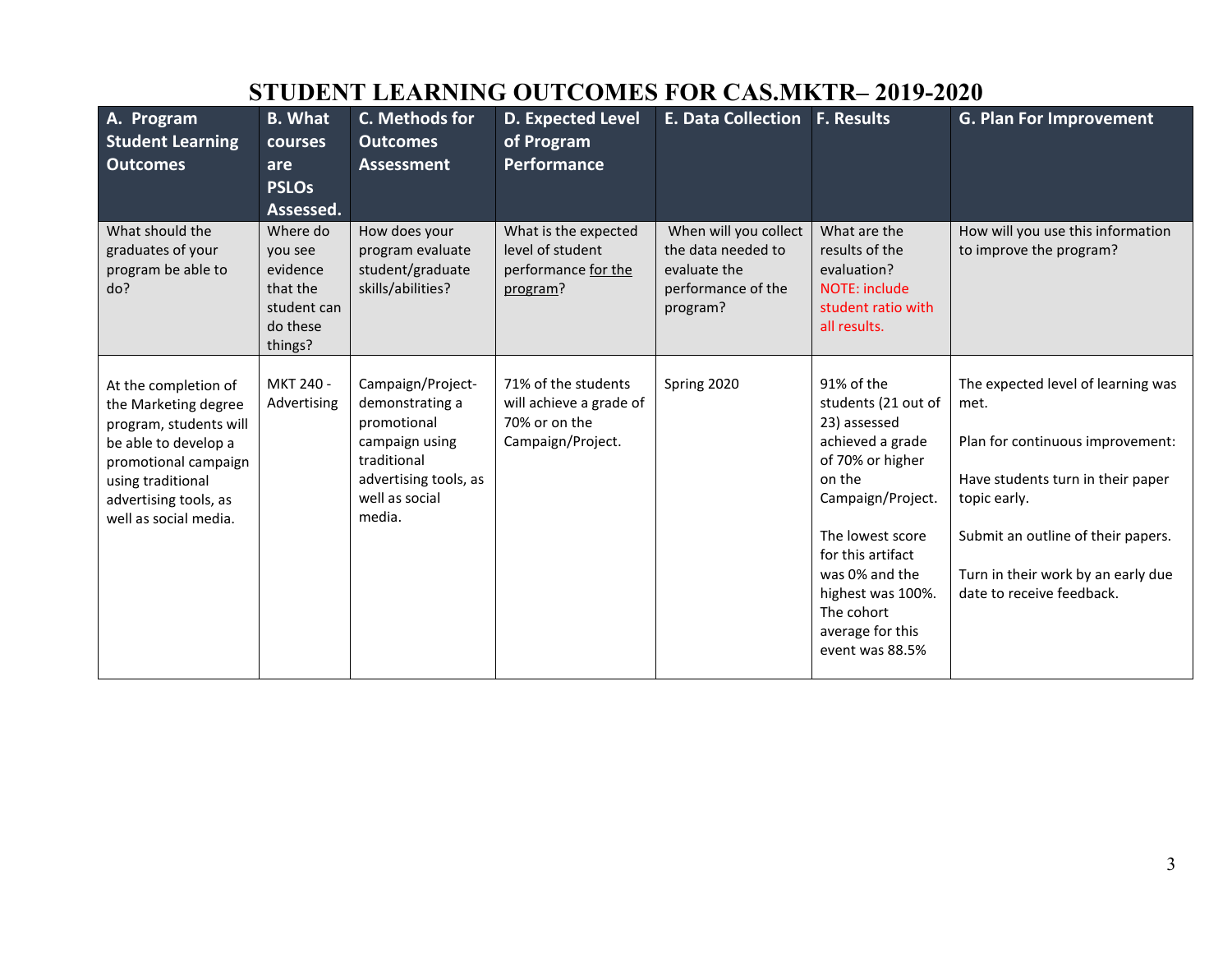| A. Program<br><b>Student Learning</b><br><b>Outcomes</b>                                                                                                                                                               | <b>B.</b> What<br>courses<br>are PSLOs<br>Assessed.                               | C. Methods for<br><b>Outcomes</b><br><b>Assessment</b>                                                                                                                                   | <b>D. Expected Level</b><br>of Program<br><b>Performance</b>                                                                                                                                                                                                                                                                         | <b>E. Data Collection F. Results</b>                                                          |                                                                                                                                                                                                                             | <b>G. Plan For Improvement</b>                                                                                                                                                                                                                                                                                                                                                                                         |
|------------------------------------------------------------------------------------------------------------------------------------------------------------------------------------------------------------------------|-----------------------------------------------------------------------------------|------------------------------------------------------------------------------------------------------------------------------------------------------------------------------------------|--------------------------------------------------------------------------------------------------------------------------------------------------------------------------------------------------------------------------------------------------------------------------------------------------------------------------------------|-----------------------------------------------------------------------------------------------|-----------------------------------------------------------------------------------------------------------------------------------------------------------------------------------------------------------------------------|------------------------------------------------------------------------------------------------------------------------------------------------------------------------------------------------------------------------------------------------------------------------------------------------------------------------------------------------------------------------------------------------------------------------|
| What should the<br>graduates of your<br>program be able to<br>do?                                                                                                                                                      | Where do<br>you see<br>evidence<br>that the<br>student can<br>do these<br>things? | How does your<br>program evaluate<br>student/graduate<br>skills/abilities?                                                                                                               | What is the expected<br>level of student<br>performance for the<br>program?                                                                                                                                                                                                                                                          | When will you<br>collect the data<br>needed to evaluate<br>the performance of<br>the program? | What are the<br>results of the<br>evaluation?<br><b>NOTE: include</b><br>student ratio with<br>all results.                                                                                                                 | How will you use this information<br>to improve the program?                                                                                                                                                                                                                                                                                                                                                           |
| At the completion of<br>the Marketing<br>degree program,<br>students will be able<br>to prepare financial<br>statements and<br>reports in<br>accordance with<br><b>Generally Accepted</b><br>Accounting<br>Principles. | ACC 111 -<br>Accounting<br>Concepts                                               | Practice Set Test to<br>demonstrate the<br>ability to prepare<br>financials<br>statements and<br>reports in<br>accordance with<br><b>Generally Accepted</b><br>Accounting<br>Principles. | 75% of the ACC 111<br>students during the<br>fall semester will<br>successfully complete<br>the comprehensive<br>Practice Set Test that<br>demonstrates the<br>ability to prepare<br>financial statements<br>and reports in<br>accordance with<br><b>Generally Accepted</b><br><b>Accounting Principles</b><br>with a 70% of higher. | <b>Fall 2020</b>                                                                              | 51.2% of students<br>(25 out of 48)<br>made 70% or more<br>on the Practice Set<br>Test.<br>The lowest score<br>for this artifact<br>was 0% and the<br>highest was 100%.<br>The cohort<br>average for this<br>event was 68%. | Plan for improvement: Spend extra<br>time working on the project; stress<br>the importance of completing the<br>project, as well as checking and<br>interpreting work; and create a<br>sample review test that students<br>can use as a study guide.<br>Notes: Fall 2019-Spring 2021: The<br>course had 72% of students make a<br>70 or higher on the Practice Set<br>Test. Covid-19 may be a factor for<br>Fall 2020. |

# **STUDENT LEARNING OUTCOMES FOR CAS.MKTR– 2020-21**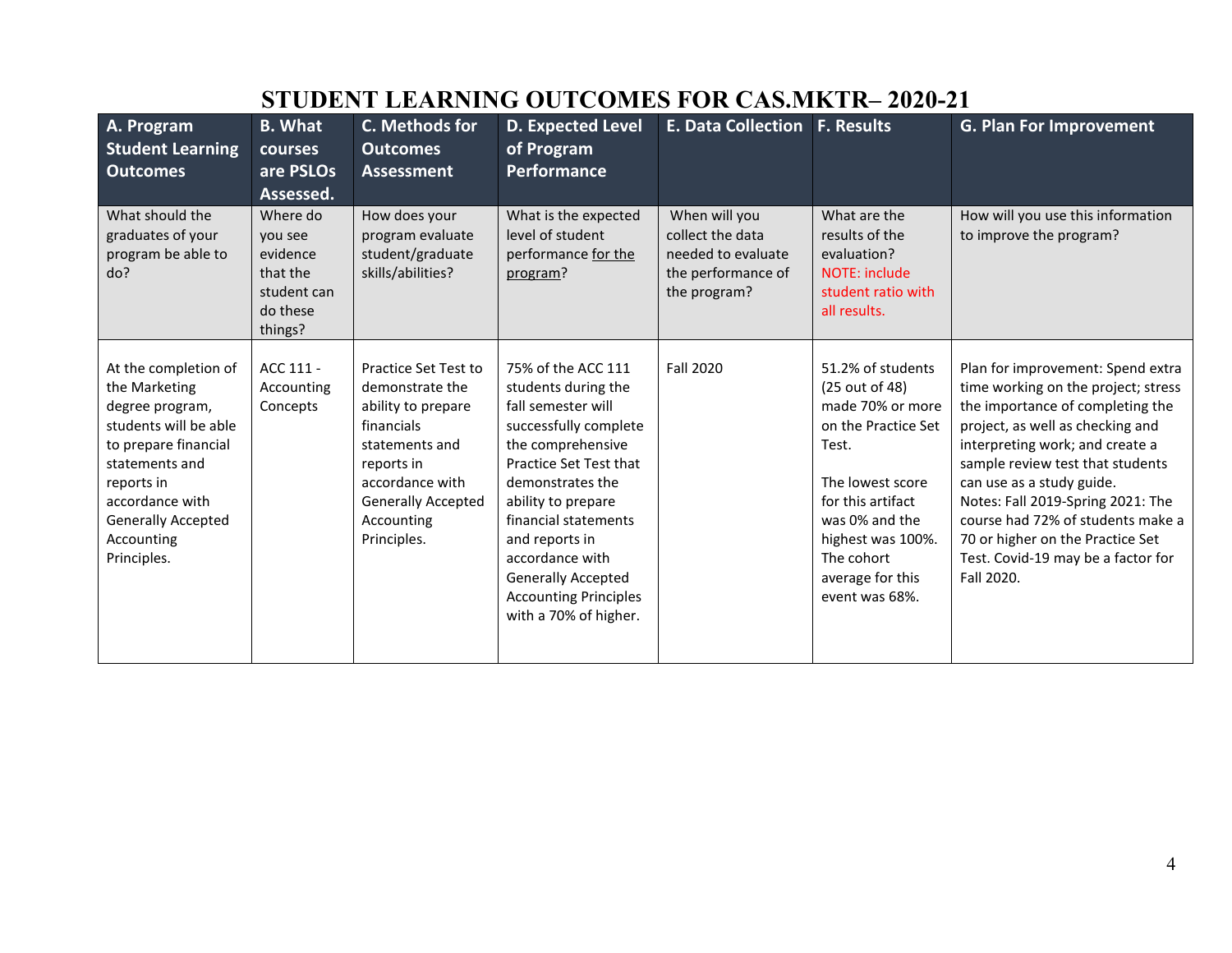### **CONTINUOUS STUDENT IMPROVEMENT**

The Marketing PSLOs were not assessed on the last cycle (2015 -2018), because certificate programs were not monitored. Two of the three PSLOs met the threshold set by the College and we are excited to work hard during the 2021-2024 years in order to improve the same goals set up the department and the College. Only one of the PSLOs (PSLO 1) did not meet the set goal and that had a lot to do with the on-going pandemic and the adaption many students had to make do the virtual/online environment. We have learned a lot of new information and how to improve during these circumstances and we anticipate that the two already met goals will remain high in the new three years and the PSLO 1 that did not meet the goal this year will be successful next go around.

In order to improve the effectiveness of the teaching of the ACC 111, the instructor uses the homework assignments to identify students' weaknesses. By having a better understanding where students need help, the instructor has been more effective in preparing the students for their Practice Set. The Practice Set is a cumulative test for the course.

During these past three years, the department has made a few changes to streamline and enhanced this certificate for higher success rates. We have put in place semester layouts including a summer semester where classes are now offered when they are scheduled only. This certificate now can be completed in one academic year (3 semesters Fall, Spring and Summer) while in the past it was schedule for 2 years (Fall, Spring, Fall, Spring)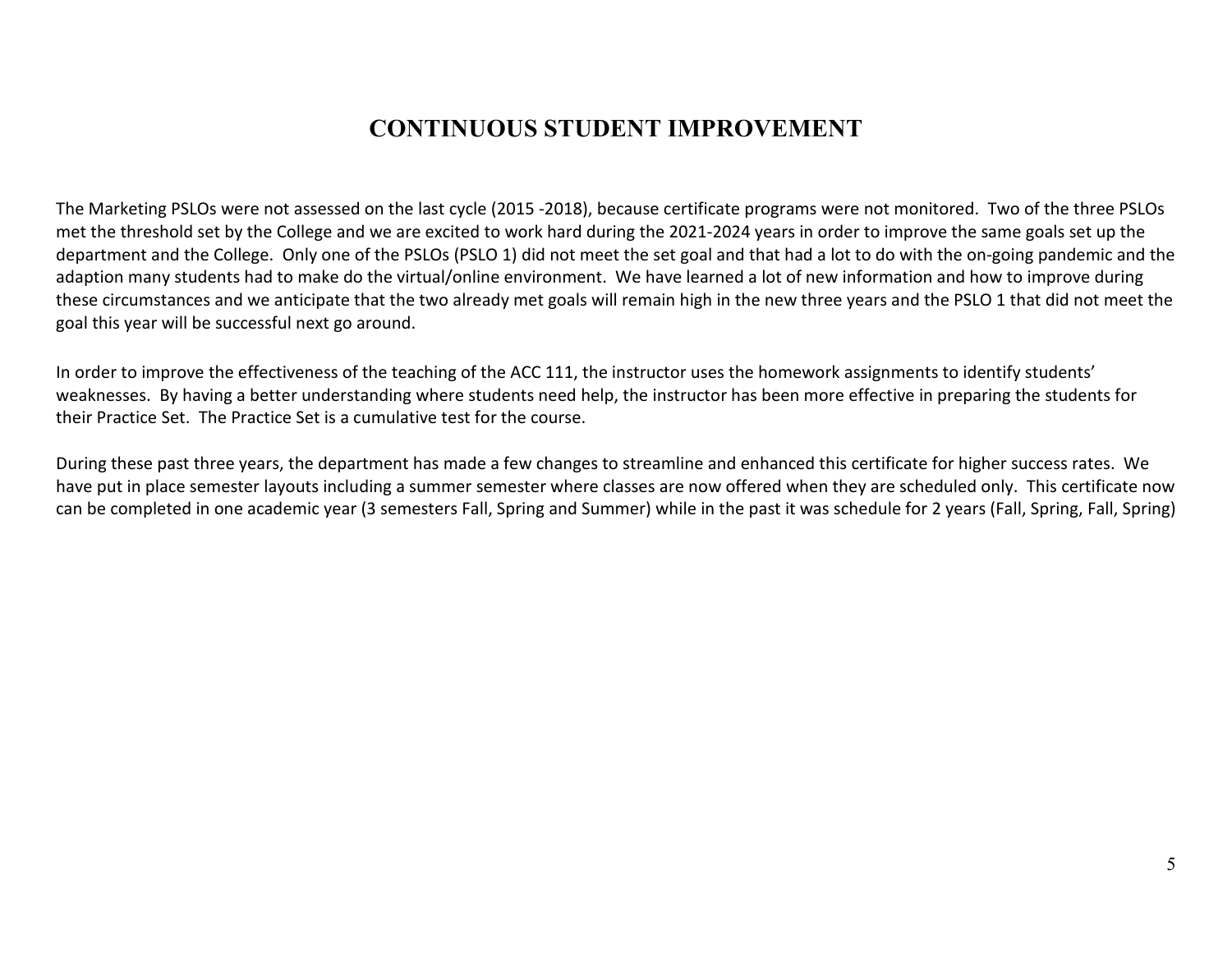#### **PROGRAM VITAL STATISTICS**

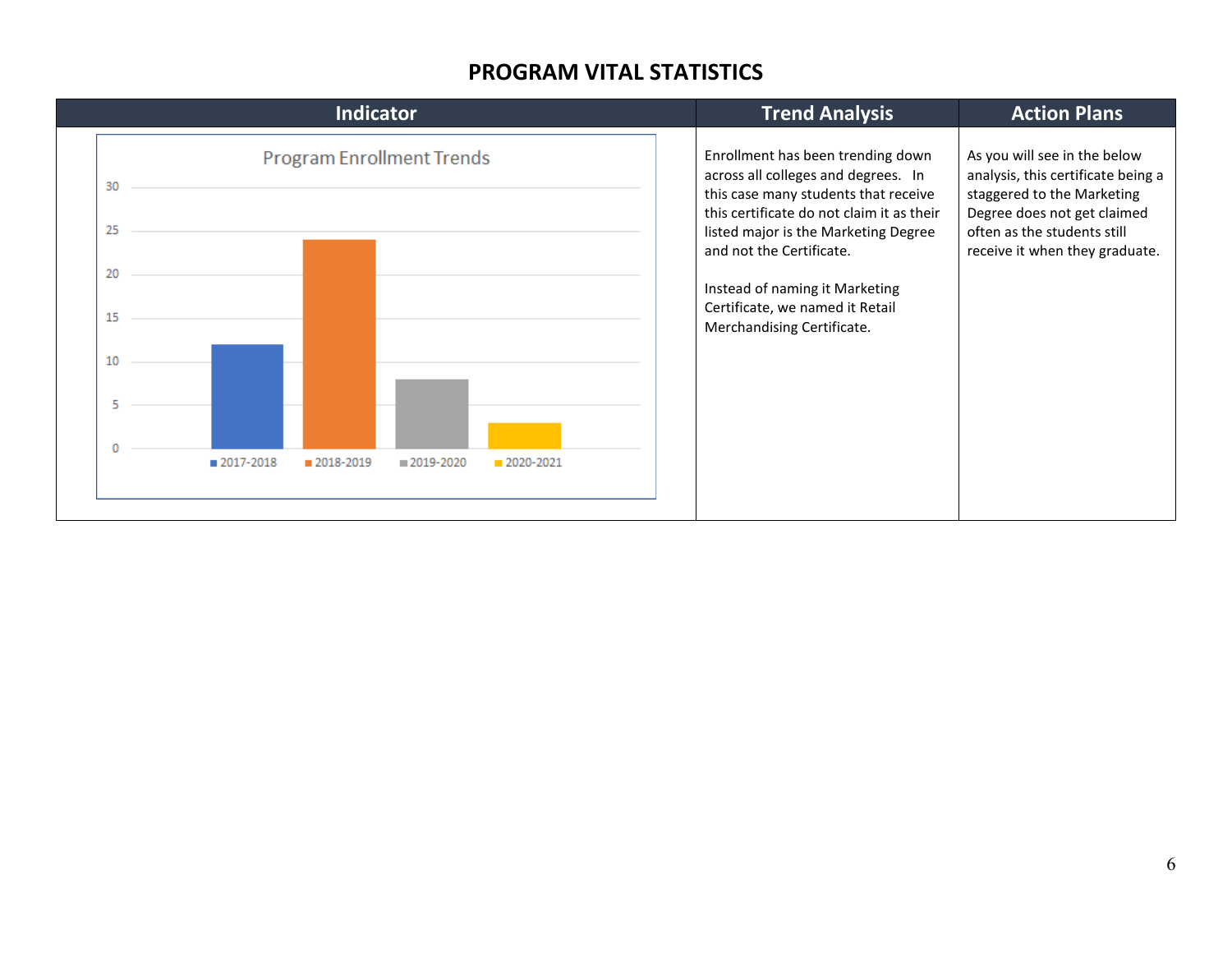| <b>Indicator</b>                                                                                  | <b>Trend Analysis</b>                                                                         | <b>Action Plans</b>                                                                                                                                          |
|---------------------------------------------------------------------------------------------------|-----------------------------------------------------------------------------------------------|--------------------------------------------------------------------------------------------------------------------------------------------------------------|
| <b>Fall to Spring Persistence</b><br>100%<br>90%<br>80%<br>70%<br>60%<br>50%<br>40%<br>30%<br>20% | Our persistence rate from Fall to<br>Spring has been consistent over 70%<br>the last 4 years. | The department has<br>introduced semester layouts<br>starting 2021 Fall that was not<br>the case before and that will<br>help with persistence even<br>more. |
| 10%                                                                                               |                                                                                               |                                                                                                                                                              |
| 0%<br>■ 2017-2018<br>2018-2019<br>2019-2020<br>2020-2021                                          |                                                                                               |                                                                                                                                                              |
|                                                                                                   |                                                                                               |                                                                                                                                                              |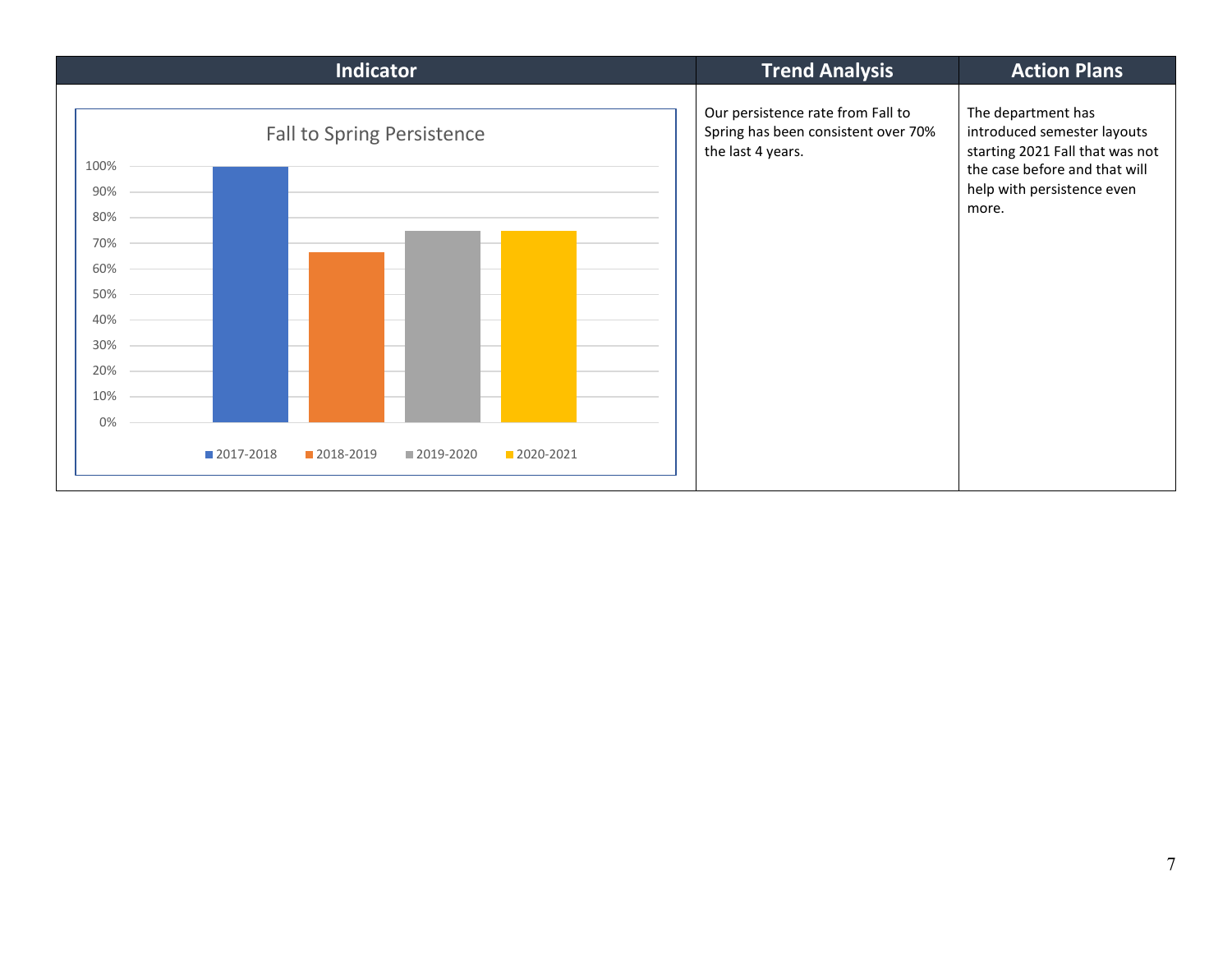| <b>Indicator</b>                                                                                                                                               | <b>Trend Analysis</b>                                                                                                                                                                        | <b>Action Plans</b>                                                                                                                                                                                                |
|----------------------------------------------------------------------------------------------------------------------------------------------------------------|----------------------------------------------------------------------------------------------------------------------------------------------------------------------------------------------|--------------------------------------------------------------------------------------------------------------------------------------------------------------------------------------------------------------------|
| <b>Graduation Rates</b><br>100%<br>90%<br>80%<br>70%<br>60%<br>50%<br>40%<br>30%<br>20%<br>10%<br>0%<br>2017-2018<br>2018-2019<br>■ 2019-2020<br>$2020 - 2021$ | Not many students enroll in this<br>certificate. The students in our<br>Marketing Degree can automatically<br>earn this certificate and that is why<br>the high percentage graduation rates. | Graduation rates are high since<br>there are a few students who<br>enroll in this certificate and all<br>the Marketing Major degree<br>students can earn the Retail<br>Merchandising Certificate<br>automatically. |